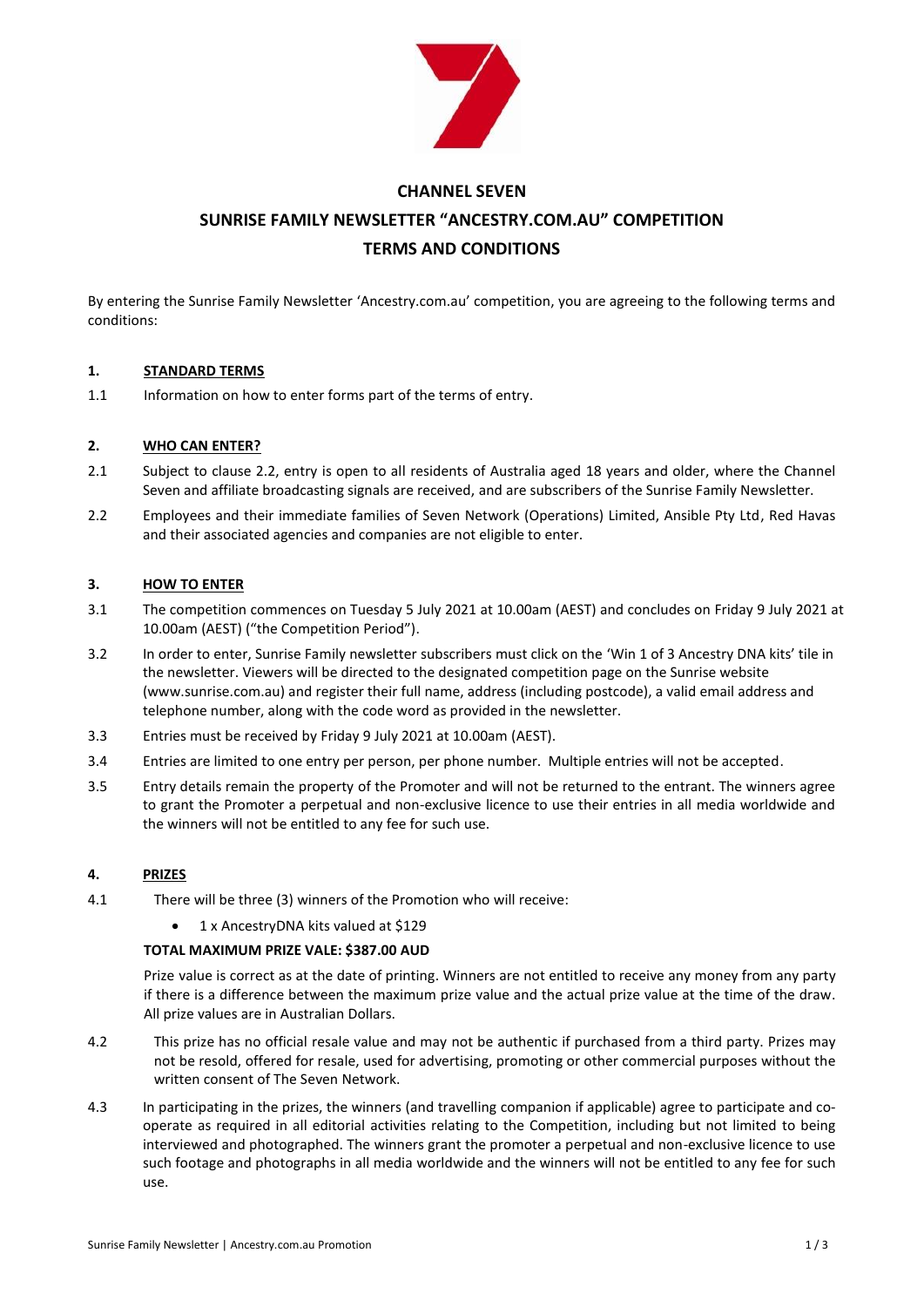

- 4.4 The winner will be required to sign-up (for free) to the Ancestry.com.au platform in order to active the DNA kit.
- 4.5 If any prize (or part of any prize) is unavailable, the Promoter, in its discretion, reserves the right to substitute the prize (or that part of the prize) with a prize of equal value and/or specification, subject to any written directions from a regulatory authority.
- 4.6 Winners should seek independent financial advice about any tax implications that may arise from the prize winning.
- 4.7 It is a condition of accepting the prize that the winner(s) (and any companions) may be required to sign a legal release in a form determined by the Promoter in its absolute discretion.
- 4.8 Full details of prizes can be obtained by telephoning the Seven Network in each state on Sydney 02 8777 7777; Melbourne 03 9697 7777; Adelaide 08 8342 7777; Brisbane 07 3369 7777; Perth 08 9344 0777 or at [www.sunrise.com.au.](http://www.sunrise.com.au/)

# **5. HOW TO WIN**

- 5.1 There will be three (3) winners of the Competition. Each entrant who has entered the Competition over the Competition Period and registered all details in accordance with clause 3 ("Qualifying Entrant") will be entered into the draw. The major prize draw will take place at Ansible Pty Ltd, Level 3, 100 Chalmers Street, Surry Hills NSW 2010 on Friday 9 July 2021 at 11.00am (AEST).
- 5.2 Winner will be notified by email or by phone by Monday 12 July 2021. All winners will be published on the Sunrise newsletter on Tuesday 13 July 2021.
- 5.3 If required, an unclaimed prize draw will be held on Friday 15 October 2021 at 10.00am (AEST) at Ansible Pty Ltd, Level 3, 100 Chalmers Street, Surry Hills NSW 2010. The Winner will be notified by email or by phone by Monday 18 October 2021. All winners will be published on the Sunrise newsletter on Tuesday 19 October 2021.
- 5.4 The Promoter's decision is final and the Promoter will not enter into correspondence regarding the result.
- 5.5 It is a condition of accepting the prize that the winners must comply with all the conditions of use of the prize and prize supplier's requirements.

# **6. NO LIABILITY**

- 6.1 The Seven Network (Operations) Ltd & affiliates, Ansible Pty Ltd, Red Havas and their associated agencies and companies associated with this promotion, will take no responsibility for prizes damaged or lost in transit, or late, lost or misdirected mail.
- 6.2 If for any reason this promotion is not capable of running as planned, including due to infection by computer virus, bugs, tampering, unauthorised intervention, fraud, technical failures or any other causes beyond the control of the Promoter, which corrupt or affect the administration security, fairness or integrity or proper conduct of this promotion, the promoter reserves the right in its sole discretion to disqualify any individual who tampers with the entry process, subject to state legislation.
- 6.3 In the case of the intervention of any outside agent or event which naturally changes the result or prevents or hinders its determination, including but not limited to vandalism, power failures, tempests, natural disasters, acts of God, civil unrest, strikes; the Promoter may in its absolute discretion cancel the event and recommence it from the start on the same conditions, subject to state legislation.
- 6.4 In the event that for any reason whatsoever a winner does not take an element of the prize at the time stipulated by the Promoter then that element of the prize will be forfeited by the winner and cash will not be awarded in lieu of that element of the Prize.
- 6.5 The Seven Network (Operations) Ltd & affiliates, Ansible Pty Ltd, Red Havas and their associated employees, agencies and companies associated with this promotion will not be liable for any misadventure, accident, injury, loss or claim, damages, costs and expenses suffered, sustained or incurred (including but not limited to